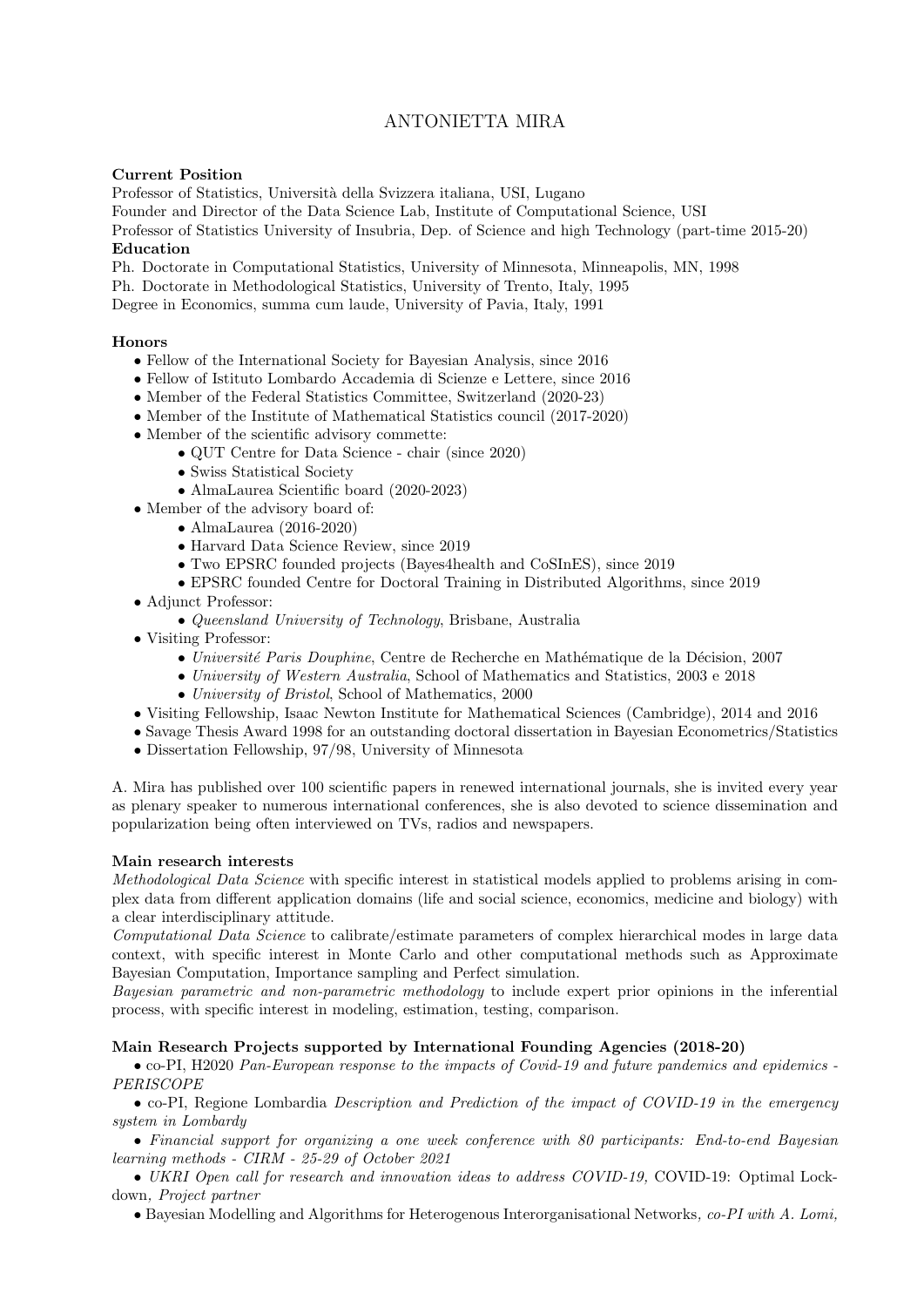SNSF, Swiss National Science Foundation

- Statistical Inference on Large-Scale Mechanistic Network Models, PI, SNSF
- Statistical solutions for regressions with big spatial data, co-PI with G. Arbia, SNSF
- A Bayesian estimate of the pricing kernel, co-PI with G. Barone-Adesi, SNSF
- Bayesian Parameter inference for stochastic models, co-PI with C. Albert, Swiss Data Science Center
- Exhibit: Numb3d by numb3rs? Let's play with Digits, Dice and Data: a 3D interactive tour, PI, SNSF, and Embassy of Switzerland in Italy

#### Main conference organizations

- Member of the scientific program committee of the meeting of the Italian Statistical Society, 2018
- Member of the scientic program committee and of the organizing committee of the joint workshop Swiss National Supercomputing Center and the Data Science Center, on: Data Science with [a] Spark, September 2016 Accelerating Data Science with HPC, September 2017
- Member of the scientific program committee (co-chair) and of the organizing committee (chair) of the second (2005), third (2008), fourth (2011), fifth (2014) and sixth (2016) joint international meeting of the Institute of Mathematical Statistics / International Society for Bayesian Analysis
- Member of the scientific committee of the international  $(6 \text{ days})$  workshop on Challenges and Advances in High Dimensional and High Complexity Monte Carlo Computation and Theory, Banff (Canada), International Research Station for Mathematical Innovation and Discovery, (March 2012). Workshop fully supported by BIRS (Banff Intern. Research Station)
- Member of the scientific committee of the  $(3 \; days)$  workshop on Advances in Markov Chain Monte Carlo: Theory, Methodology and Applications, *Edimburgo (2012). Workshop fully founded by* the International Centre for Mathematical Sciences
- Member of the scientific program committee of the ninth world meeting of ISBA, Australia 2008
- Member of the scientific program committee of the eight ISBA World Meeting, Spain  $2006$

### Other Activities

- Member of the IMS Task Force on the Ph.D. Curriculum in Stat. and Prob. since 2019
- Member of the ISBA Continuing Education Committee: 2019 -2021
- Co-founder and Co-director of the Interdisciplinary Institute of Data Science, USI, 2015-2017
- Vice-Dean, Faculty of Economics, USI, Lugano, 2013-15
- Board member of the ISBA Section on Bayesian Computation: elected for the term 2013-14 and re-elected for the term 2014-16. ISBA website http://bayesian.org/
- Member of the ISBA council: 2011-13
- Co-Editor of Bayesian Analysis (2016 Journal Citation Reports IF = 2.417), 2008-16
- Guest Editor for a special issue of the International Journal of Approximate Reasoning, 2016
- Chief Guest Editor for a special issue of the journal Statistics and Computing, 2015
- Chief Guest Editor for a special issue of the journal Statistics and Computing, 2014
- Associate Editor of the Journal of Computational and Graphical Statistics, 2006-08
- Associate Editor for Statistica Sinica, 2005-08
- Member of the Savage Award Committee, 2003-05 and 2010-11

#### Keynote speaker in science dissemination events

- Conference show Mathematical+Magic, organized by PalermoScienza, Palermo,  $2020$
- •Conference show Fractals, opening ceremony of the 106-th National Conference of the Italian Society of Otolaryngology, Rimini Auditorium, 2019
- •Conference show on The Art and Science of Fractals, Art&Science, Petruzzelli theater, Bari, 2019
- •CICAP FEST, The Magic of Leonardo da Vinci, and conference show with R. Cremona on Mathematical+Magic, Padova, September